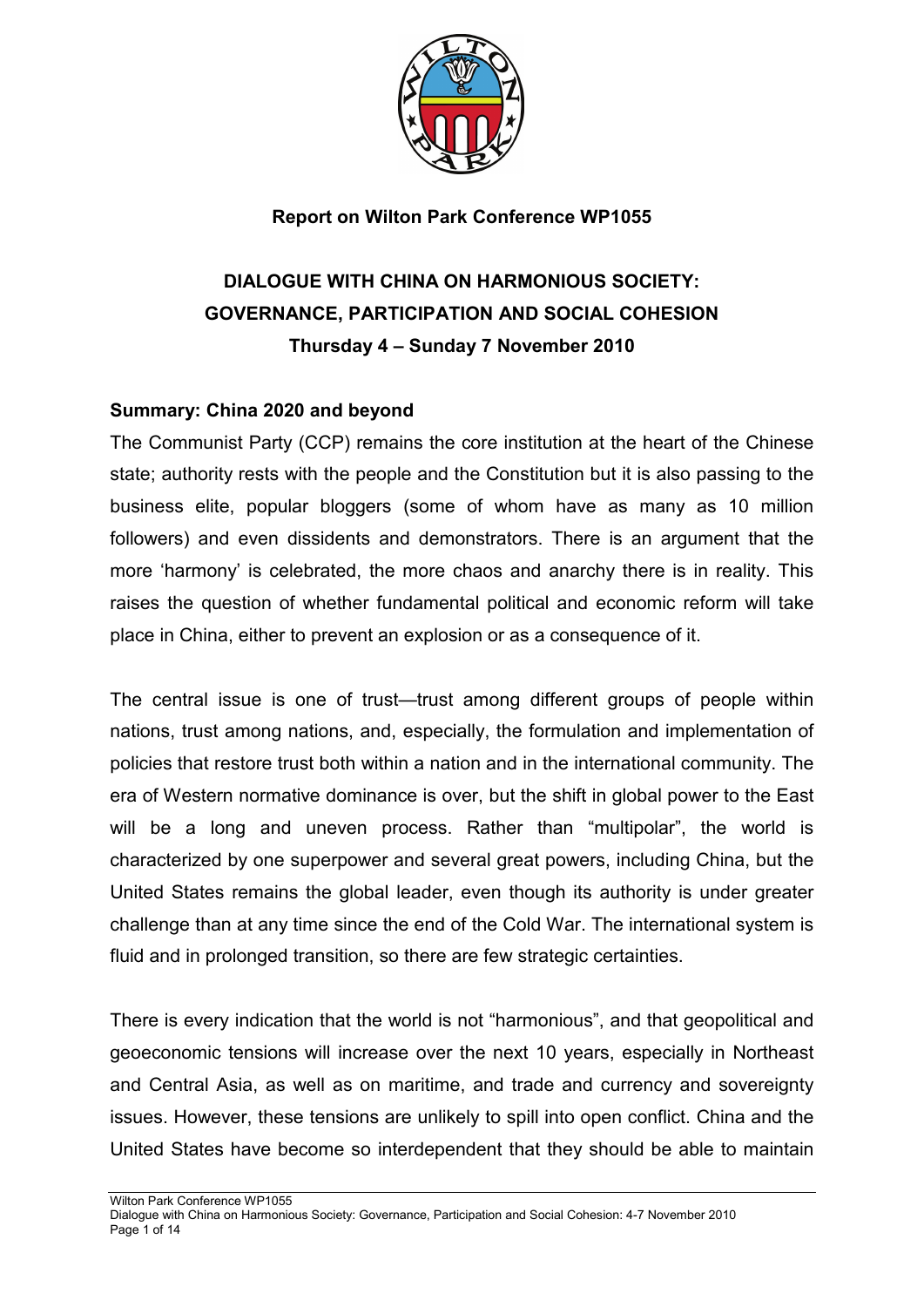some level of constructive engagement, even (or especially) in bad times. China is committed to continuing this dialogue—a reality reinforced by the risk-averse attitudes of its leadership. However, Chinese policies on many issues are likely to become tougher and more assertive. Given that Western countries and institutions will not react well to China's increasingly confident projection of its own influence, there is likely to be a hardening of feelings on both sides.

China has neither the inclination nor the capacity to build a new world order in which it is the world's leading power, or half of a G2 system, in which China and the United States co-share power. However, China does seek greater status and influence within the existing international system. By 2030, possibly earlier, we may see the emergence of a new international system in the form of a remarkable, somewhat chaotic but highly effective, triangle composed of the United States, China and a third side—not a single country such as India or Russia, but an amalgam of formal and informal networks involving nation-states, multilateral institutions, such as the European Union, and non-state actors such as philanthropic foundations, NGOs and influential business and scientific leaders. Such an emerging system would be highly complex, interdependent and characterized by multiple checks and balances. This emerging system might turn out to be quite dynamic and subject to change, but also beneficial for China, the West and the wider international community.

#### **Introduction: Harmony and History**

1. China's debate on how to achieve a harmonious society has parallels with those prompted by the credit crunch in many other countries: Western governments grapple over how to restructure economies to develop societies that are both productive and harmonious. Meanwhile, in China, the notion of a "harmonious society", drawn from Confucian values, with their strict respect for hierarchy, implies that harmony can only be achieved if each nation and individual plays an appropriate role in an established order. This principle is reflected in the Chinese saying: "You have me within you, but I have you within me." The concept of "harmony" can prove contentious, however, according to the interpretation of what constitutes a "proper" order. Some participants saw a natural balance, or harmony, evolving from a state in which business acts as the main driver for economic development; others insisted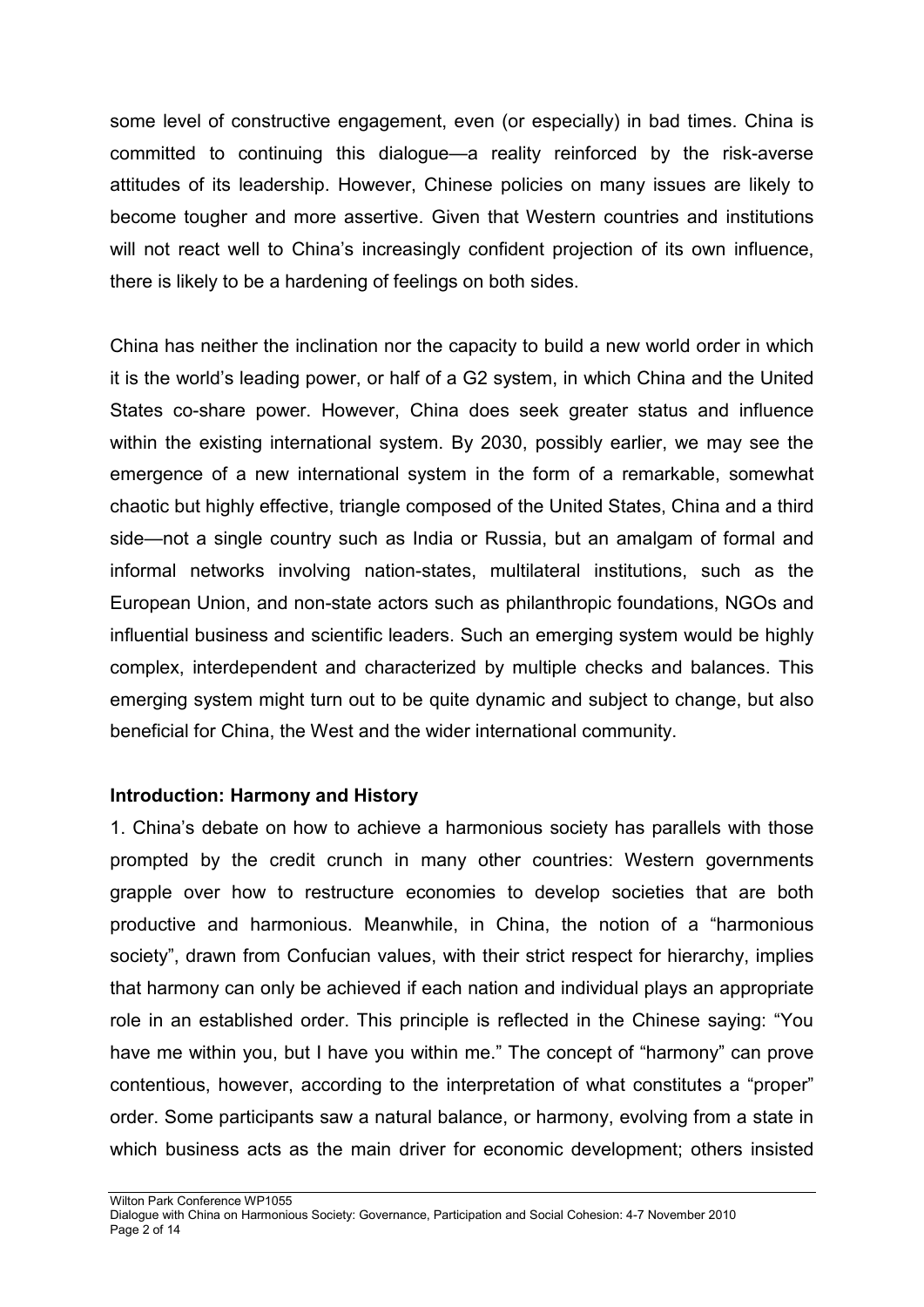that a nation's true wealth derives from the richness of its ideas and the strength and ability of its institutions to manage change, while yet others expressed the view that a form of harmony, or balance of power, could only be achieved after a brutal contest for political power. Concern was expressed on the need to balance the impact of these various models for development with respect for individual rights.

2. According to Chinese philosophy, the Tao (or Dao)—the way, path or route cannot be defined, but only understood and experienced, as well as followed theoretically and practiced in life. From a Chinese perspective, the Dao of the wealth of nations involves taking a long term perspective to examine growth patterns over a thousand years: Western Europe and China had similar Gross Domestic Products (GDPs) in the year 400, but China then moved slowly ahead until 1300, at which point Western Europe swiftly outpaced China for the next 650 years, until a readjustment began to occur with the Chinese Revolution led by Mao Tse-Tung in 1949. This has been described as an "unfinished revolution" by some Western and Chinese commentators. Their analysis not withstanding, China's rapid growth has made it one of the largest economies in the world, second only to the United States, and a key player in the global capitalist system. But it is still at an early stage of building the business and governance structures needed to sustain the enormous impact of its economic rise at home and abroad.

3. The Chinese Communist Party (CCP) is the core institution at the heart of the modern Chinese state; a direct ideological descendant of Chairman Mao's revolutionary force. But its transition from revolutionary movement to established party of government, in a system bound by market forces, remains problematic. While there may be growing awareness within the Party that its existing ideology is out of pace with the rate of economic development, and that this could have severely damaging consequences not just for China but for the global economic system as a whole, there is also considerable disagreement on how to move forward. Reforms have been undertaken with mixed results; some have achieved considerable success but others are struggling in "deep water", according to Chinese and Western analysts. This could prove the catalyst for a wider programme of adaptation but the sweeping historical time frame, customary in China, means that even Chinese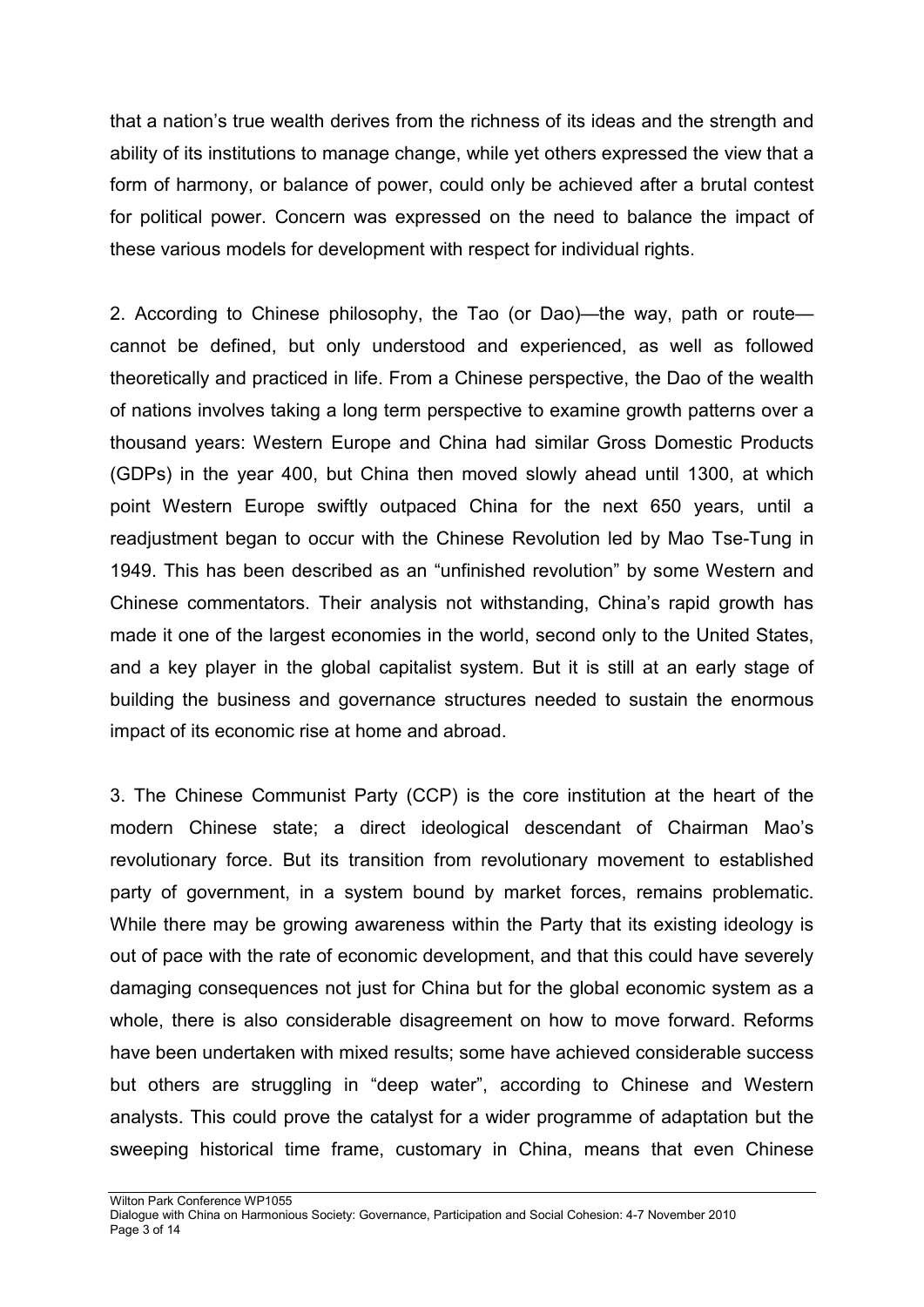analysts who recognise a need for the Party to change describe this as "the key issue *in this century* for the CCP". Such long term attitudes can generate considerable frustration for Western negotiators seeking quick results in talks with China while their interlocutors may be offended by what they see as unseemly, illconsidered haste in the resolution of important issues.

### **Striving for Sustainable Political and Economic Development**

4. China needs to establish a blueprint for future growth based on respect for the environment and its limited resources, but which seeks also to mitigate differences in the pace of development between the Chinese regions. It must achieve a balance between political and economic change; building social cohesion while respecting the rights of the individual and encouraging governance and civil society mechanisms that can underpin sustainable development. The world has become increasingly uneven, due to an explosive combination of industrial consolidation and partial economic collapse. Policy makers around the world struggle more than ever to develop forms of governance that are viable both in political and economic terms.

5. Many countries have registered significant rises in income levels, but this has not been matched by equitable distribution of wealth. Western states rely on borrowing to fund their affluent lifestyle, with national and household debt growing at alarming rates. China, meanwhile, remains a country of savers rather than consumers with imbalance and tension between China, as a creditor, and the United States as a debtor: The US argues that the *renminbi* operates outside exchange constraints and is kept at an artificially and unfairly low rate. Not so, says China – insisting on its right to ensure capacity to buy American goods, as well as to protect its significant investments in the US and other foreign economies.

6. The conference debated possible timing for a "tipping point"<sup>[1](#page-3-0)</sup>at which the Chinese currency might generate greater confidence than the American dollar. Given that 50% of US debt is now owned by foreigners, and a marked reluctance on the part of both Americans and Europeans to reduce borrowing, such a shift in the global market

<span id="page-3-0"></span> <sup>1</sup> Malcolm Gladwell, *The Tipping Point: How Little Things Can Make a Big Difference* (London: Abacus/Little, Brown, 2001).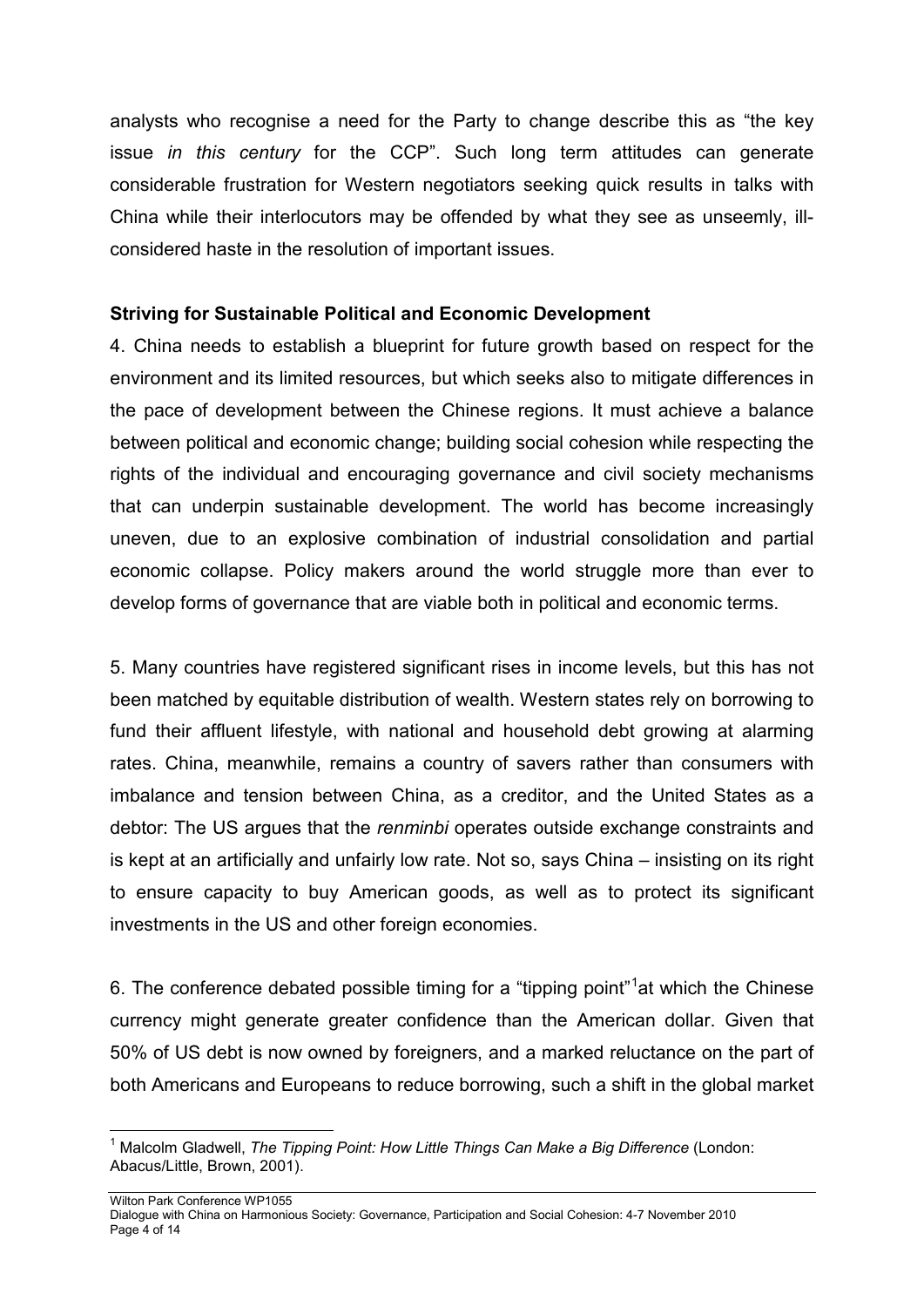structure looks increasingly likely. This would mean a significant decrease in US influence in the global economy while underscoring the value of the capitalist system.

7. The conference also analysed what kind of capitalism would prevail – a modern free market model, as practised in the West, or the state capitalism of China, with its semblance to instruments pioneered by trading nations in the  $17<sup>th</sup>$  century, such as the British East India Company? Will the technological ability to move capital around the world with ever-increasing speed, lead to a major redistribution of wealth and power forcing consumers in the United States and Europe to live within their means $2^2$  $2^2$ 

8. China is more integrated in the world economy than may appear and has no wish to, or interest in, undermining the EU and US economies in which it has made considerable investment. China is not seeking global hegemony; its chief economic concern is to tackle considerable inequalities in its own domestic distribution of wealth. Precise figures are hard to establish, but one informed estimate maintains that the top one percent of Chinese households hold 62 percent of household wealth while the top 0.1 percent of households account for 41 percent of household wealth.

9. At present, China has no clear vision for a viable alternative to the world economic order, or to its own political system, and so is in no position to effect change. On the one hand, the CCP recognizes that class and social conflicts trigger political revolutions, such as the movement that brought it into power. On the other, the fact that social conflict is considered a danger does not necessarily make it a determinant factor to effect change. Both Chinese and Western analysts insisted, that the CCP will not allow external pressures, or foreign intervention, to set a path for the country's political development.

#### **Balancing Policy Challenges and the Risk of Uncertainty**

10. Chinese participants stressed that every nation must be allowed to manage for itself - the three goals of economic growth, environmental protection and national in

Wilton Park Conference WP1055

<span id="page-4-0"></span> <sup>2</sup> See Stephen D. King, *Losing Control: The Emerging Threats to Western Prosperity* (New Haven, CO: Yale University Press, 2010) and Peter Nolan, *Crossroads: The End of Wild Capitalism and the Future of Humanity* (London: Marshall Cavendish, 2010).

Dialogue with China on Harmonious Society: Governance, Participation and Social Cohesion: 4-7 November 2010 Page 5 of 14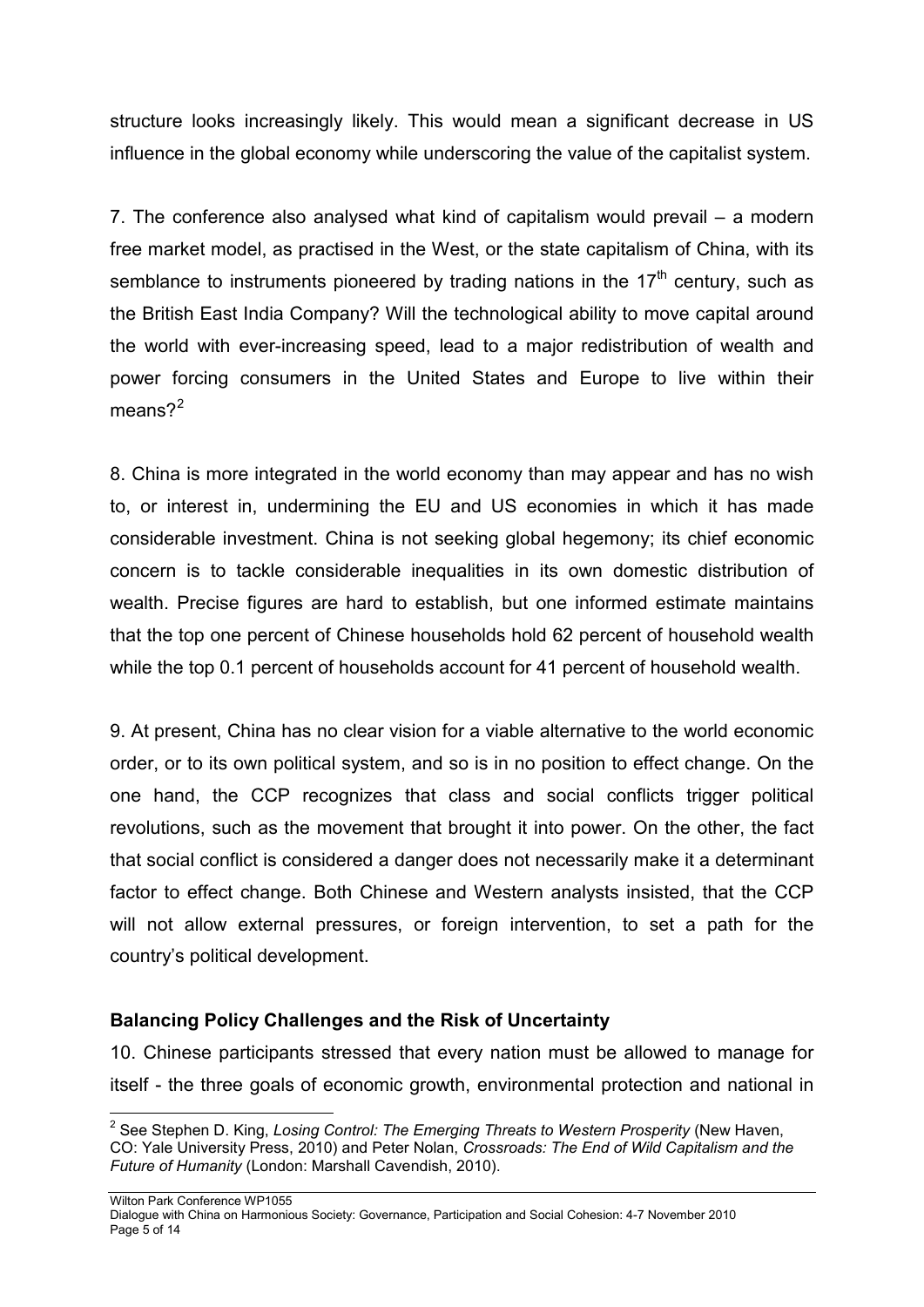the context of global interdependence. So far, the Chinese approach has been to "cross the river by feeling for the stones at low expense"— that is to seek economic and social transformation through gradual, relatively small-scale reform. There is growing recognition, however, that lasting transformation will require movement away from economic efficiency to social equity. At the same time, China's ability to learn, reference and absorb foreign influence has led to technological advances based on a pattern of introduction, followed by a period of imitation of Western products and practise, leading to renewed capacity for independent innovation.

11. China's determination to upgrade its industrial structure runs parallel to its ambition to become a producer of high quality products, characterized not by the ubiquitous "Made in China" tag (which has become synonymous with cheap, massproduced, use and bin items) but by a new tag —"Innovated in China". Its ambition to move towards greater social equity, in the context of a technologically innovative economy, is clear.

12. By 2030, it is likely that China's economy will be less reliant on the state and even more prominent globally. There is no certainty, however, that this will lead to greater distribution of wealth. As the relatively straight forward initial stage of "catchup" with the West comes to an end, China will face the problem of a demographic shift and an ageing population. While increased trade, urbanization, rising income and a larger middle class will drive economic growth, factors constraining the economy could include water shortages, limited supplies of mineral and other energy resources, rising inflation, volatile exchange rates, and environmental pressures. China also has to manage the transition of millions of people moving from rural to urban centres.

13. China has proved surprisingly adept financially: with hindsight, it is clear that senior figures anticipated the storms that buffeted the United States housing market, threatening the whole banking system, and took care to safeguard Chinese investments.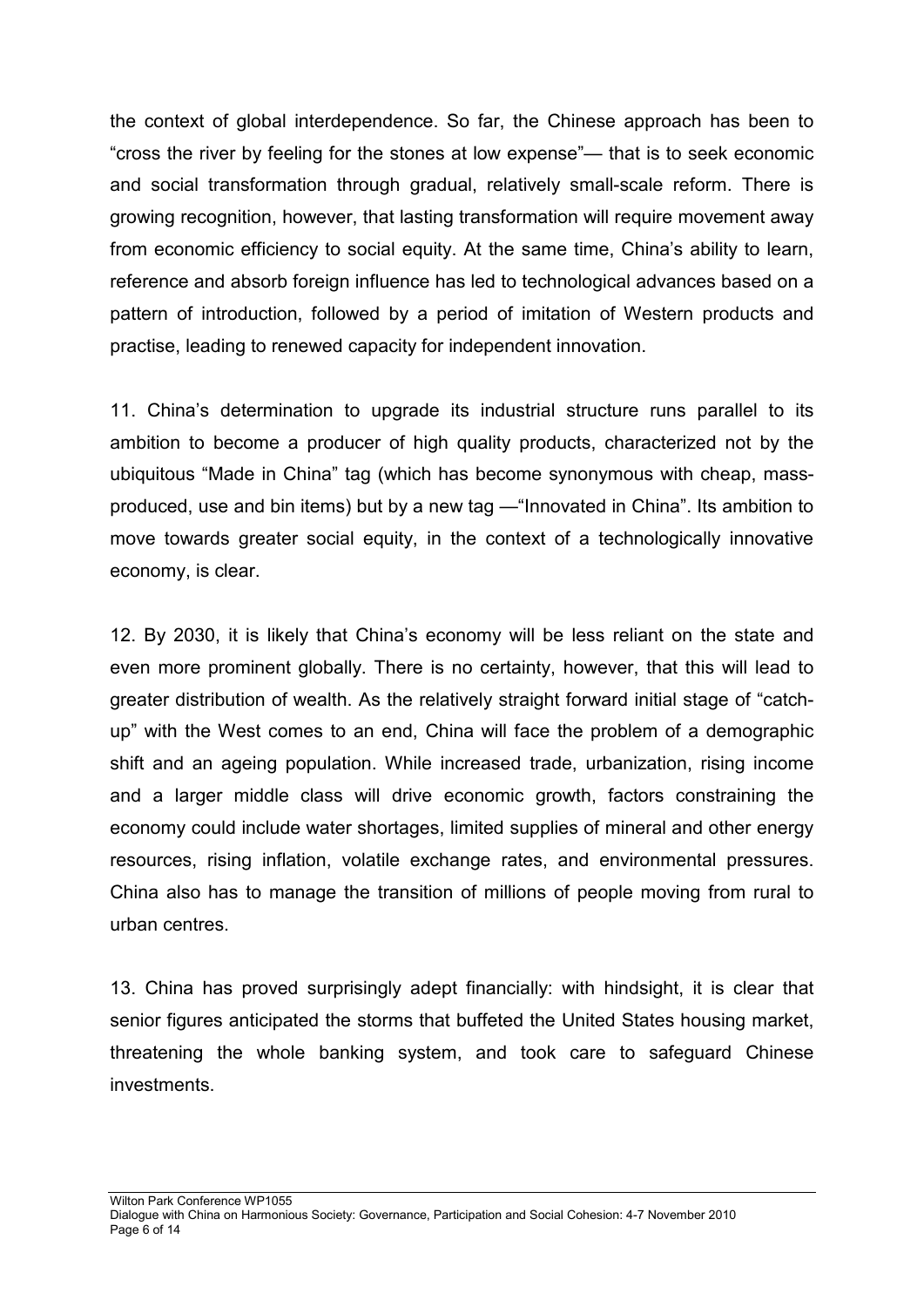14. But be it in China, the United States or Europe, once a particular group, or individual, accumulates substantial power without adequate regulatory constraint there is a real danger that policy-making will be skewed by vested interests. Introducing systems of checks and balances, appropriate to national cultures, is vital to prevent corruption and lower the temptation to adopt protectionist measures.

15. Europe and the United States urge China to engage more fully in international control mechanisms. But China has reason to be critical of their recent track record and is now in a strong position to set its own terms and conditions towards countries that seek its economic help. $3$ 

# **Safeguarding the Environment**

16. Ensuring adequate supplies of clean water; protecting the atmosphere and finding ways to dispose of solid waste safely are daunting challenges for China. Efforts have been made to reduce consumption but the high rate of growth will mean a steady increase in energy demand. Water quality in many parts of China's river system remains poor and poses a significant threat to human and animal health. $4$  In 2009, one-third of China's 113 major cities were unable to meet air quality standards, due in large part to the use of coal as a standard fuel and to the rise in vehicle emissions. Beijing alone generates 18,000 tons of solid waste each day.

17. China is now the world's largest producer of greenhouse gases, and Chinese policy makers recognize that shifting to a low-carbon economy is a sensible path to sustainable economic growth.<sup>[5](#page-6-2)</sup> Making this shift, however, will require the installation of a number of low-carbon technologies, as well as policy changes on an immense scale in the use of human and financial resources. An attempt, in 2004, to reform emission charges proved ineffectual and should be revisited. It is also important to introduce environmental taxes for industry, business and other users.

Wilton Park Conference WP1055

<span id="page-6-1"></span><span id="page-6-0"></span><sup>&</sup>lt;sup>3</sup> See Mark Leonard, *What Does China Think?* (London: Fourth Estate, 2008).<br><sup>4</sup> See Elizabeth Economy, *The River Runs Black: The Environmental Challenge to China's Future*<br>(Ithaca, NY: Cornell University Press, Second E

<span id="page-6-2"></span>See Jonathan Watts, When a Billion Chinese Jump: How China Will Save Mankind—or Destroy It (London: Faber & Faber, 2010) and the book review by David Pilling, "Nature will constrain China's growth", *Financial Times*, 4 October 2010.

Dialogue with China on Harmonious Society: Governance, Participation and Social Cohesion: 4-7 November 2010 Page 7 of 14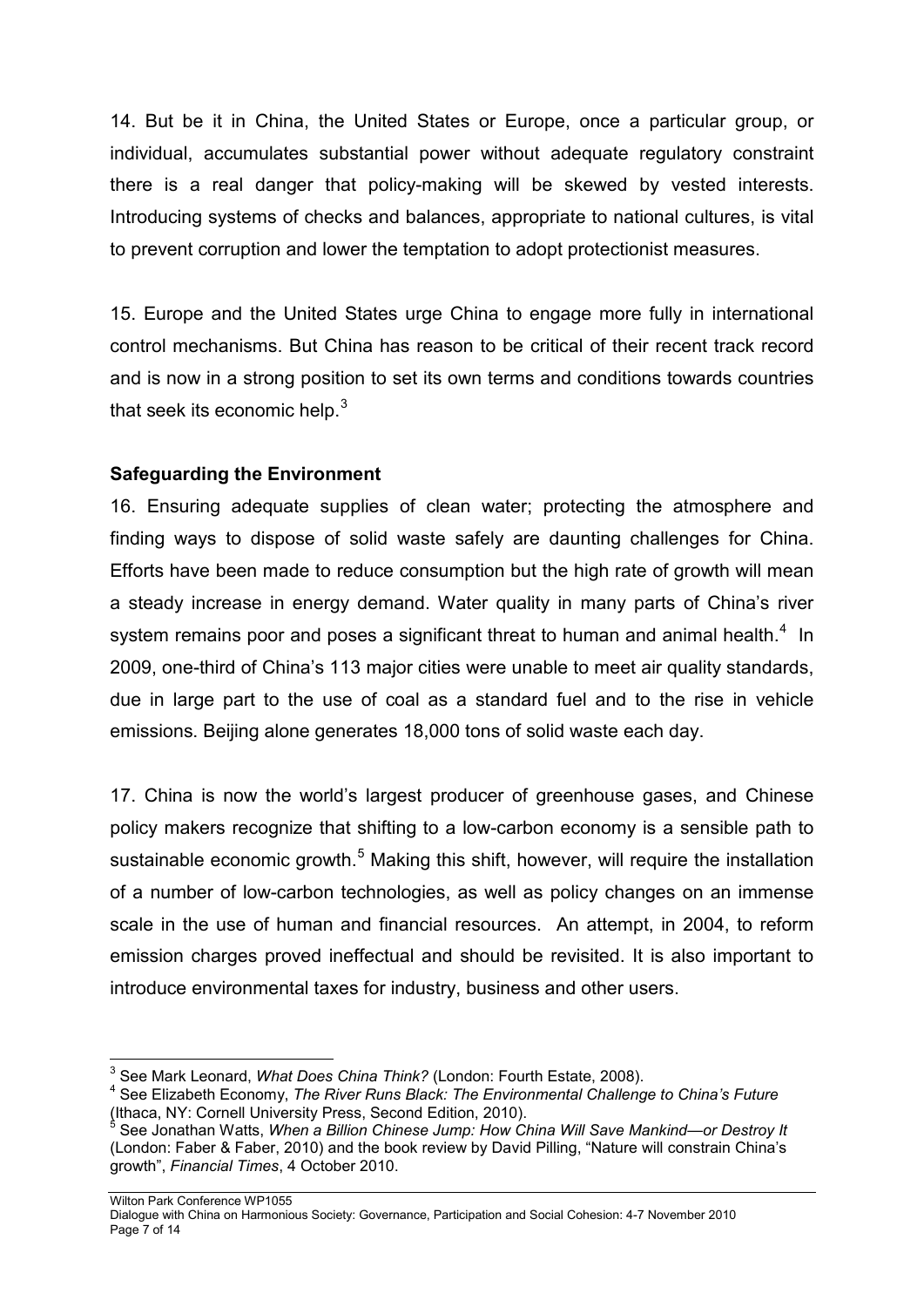18. Like most other countries, China seeks to achieve carbon reductions without undermining economic growth. This is a particular priority in a country which has an informal pact with its people that they will not threaten political stability in return for continued growth and improved living standards.

19. The Chinese particularly resent blame attached to them for the failure of the Copenhagen Negotiations, arguing that the degree of real commitment by the West to carbon mitigation and adaptation measures is questionable. As China's chief negotiator at Copenhagen, Su Wei, put it, you are "like a pig looking in a mirror"; and it is not fair to criticize (us) if you are not doing anything (yourselves)".

20. China aims to increase its share of non-fossil fuels in primary energy supply to around 20 percent by 2020 with extensive research and development of wind and solar power. Partnerships such as a Rio Tinto venture in carbon capture and storage in California could be models for future development.

21. But long-term prospects for limiting high-carbon based energy consumption in both China and the West remain problematic given that over the next 20 years, an additional three billion people across the world will attain annual incomes of \$15,000 with a rise in living standards leading to high levels of energy consumption. In practise, China will continue to rely on high-carbon producing coal resources over the next 20 to 30 years with considerable consequences for the environment.

22. Efforts are underway to introduce environmental impact assessments, special environmental supervision and monitoring and there is a real need for a comprehensive approach to link Resources, Economy (production, consumption and trade), Energy and the Environment. This REEE system should also consider People and Population, thereby becoming PREEE.

23. China is the world's largest consumer of iron ore, steel, coal, aluminium, copper and nickel and has sought to supplement its own stocks from abroad, looking to Africa in particular but conscious that it is in a competitive market with global demand for minerals increasing at a rate of 3.5% a year. From the Chinese perspective,

Wilton Park Conference WP1055 Dialogue with China on Harmonious Society: Governance, Participation and Social Cohesion: 4-7 November 2010 Page 8 of 14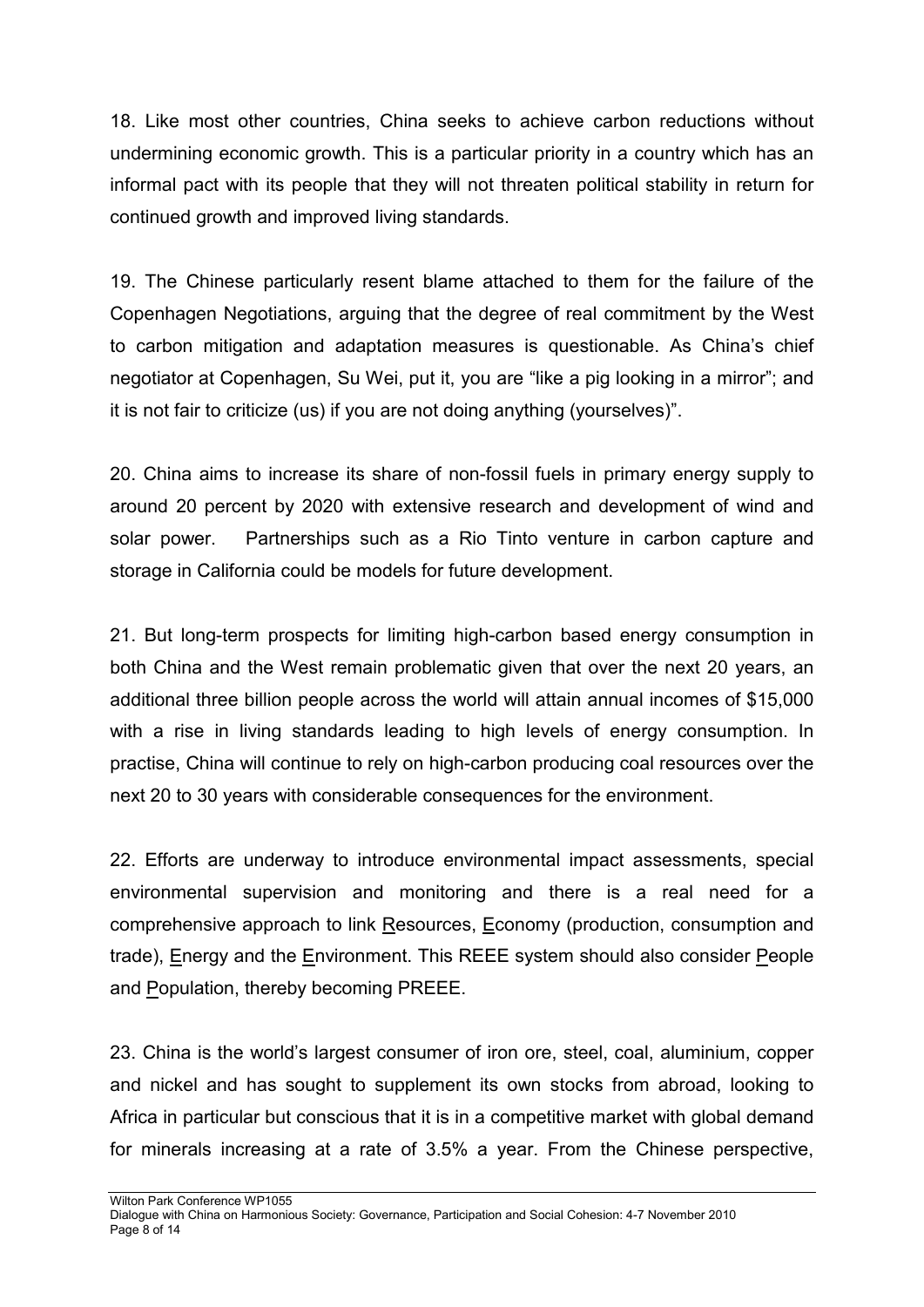another partnership with Rio Tinto to produce iron ore in Guinea, West Africa, is proving highly attractive,

24. If they are to prove more than a wish list in the government's five-year-economicplans, the policy instruments of pricing, taxation, land/forestry/water rights, subsidies and eco-compensation will need to be implemented effectively. This requires not just passing laws but ensuring that they are enforced.

#### **Comparing and contrasting the UK's "Big Society" and China's Civil Society**

25. Comparing and contrasting political and economic problems in the United Kingdom and China can be instructive. Three causes for concern in Britain were outlined. First, political disengagement and lack of interest in elections is endemic. Second, it was alleged that the state has become profoundly dysfunctional in the delivery of public services, spending more money while achieving less. Third, there is considerable economic disarray, with high levels of credit, increasingly powerful oligarchic structures and declining standards of living.

26. In China too, there is decreasing interest in elections because many people view these as having little effective impact on subsequent action at either the local or a national level. There is widespread belief that power will rest with the CCP for the foreseeable future. Some analysts insist, however, that redistribution of wealth is the first stage in a process which is bound to lead to redistribution of power also.

27. In Britain, the Coalition government is promoting the concept of a "big society" in which social and economic decentralization, linked to transparency, could create mechanisms for people to seize the initiative for providing social support from the state, investing in their local economy, for example to run schools.<sup>[6](#page-8-0)</sup> Encouraging groups of people to tackle specific local problems could offer a way forward to alleviate poverty, loneliness and reduce dependence on the state. In China, social transformation needs to be based on political continuity and stability, incorporating new opportunities for participation. As in Britain, self-forming groups could play a

<span id="page-8-0"></span> <sup>6</sup> See Phillip Blond, *Red Tory: How Left and Right Have Broken Britain and How We Can Fix It* (London: Faber & Faber, 2010).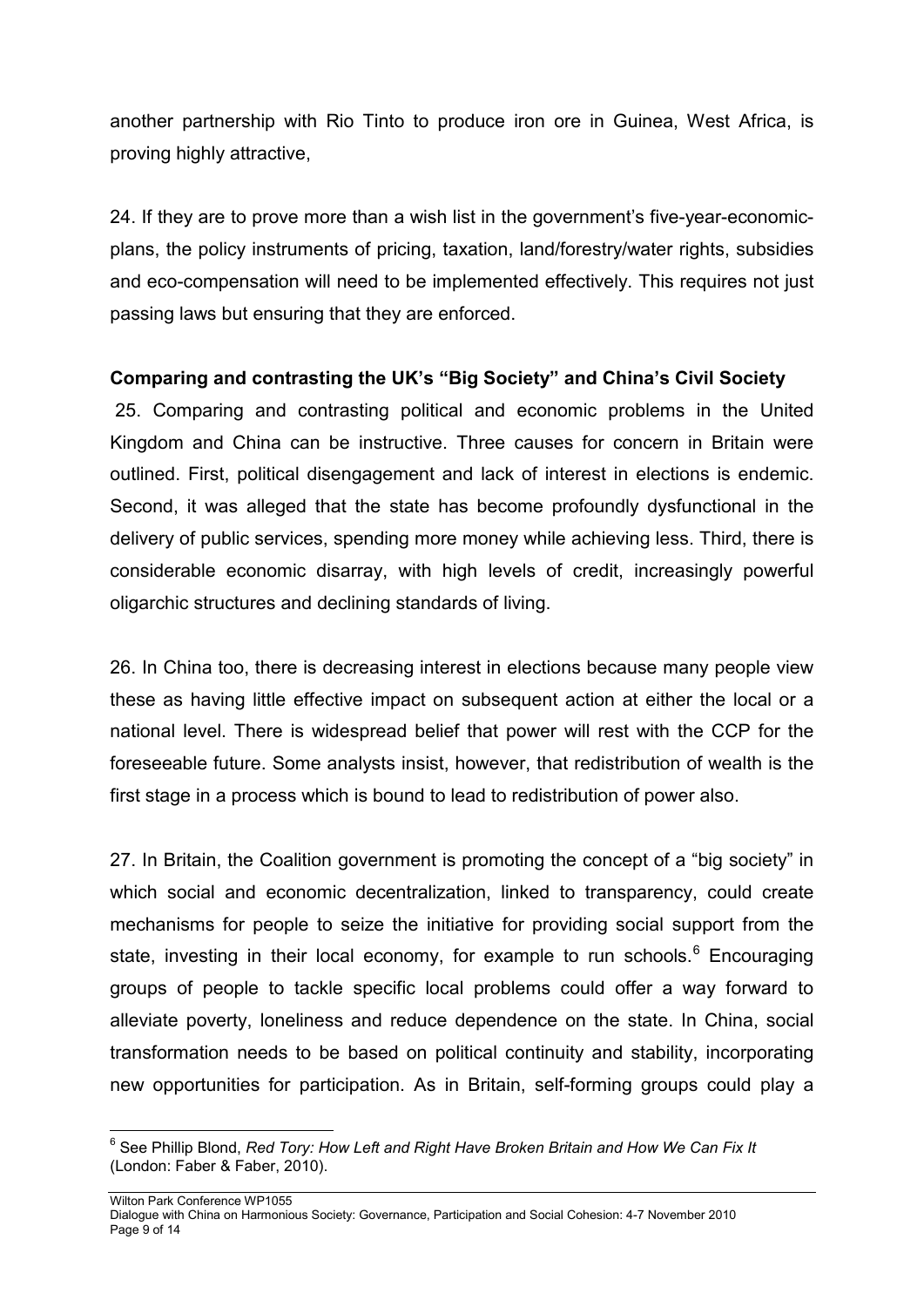significant role. There are already three million quasi non-governmental organisations in China, with direct links to the state, and a further 400,000 non governmental organisations that enjoy a genuine degree of independence -- some 4,000 of these focus on environmental issues.

28. In both Britain and China, the legitimacy of the state is under assault from global economic pressures which could lead to a decline in living standards for the unemployed and other vulnerable groups. Throughout the West, political legitimacy continues to rest on representative democracy, although direct democracy is becoming increasingly important. In China, there is growing interest in exploring other forms of participation, such as the use of internet campaigns to highlight specific issues. In all cultures, it is essential to find forms of participation that appeal to citizens and encourage engagement as a means to ensure good governance, respect for individual rights and as a disincentive to corruption.

# **A Nation on the Move: Future Perspectives on Rural and Urban Flows**

29. Managing rural-urban migration is a priority for the CCP and policies designed to generate greater mobility and flexibility feature prominently in five-year plans. The *hukou* system of registration, in which each household is registered as either urban or rural and enjoys only those rights granted by the local administration, lies at the heat of the divide between town and country in China. Since 1978, the number of urban households has grown from 18 percent of the population to almost 50%.

30. The *hukou* system originally enabled authorities to keep a tight control on mobility but the degree of restriction has eased in recent years allowing hundreds of millions of people to work in cities unofficially while still making regular trips back to their villages. Most of these people had no right to social security or education but the government is now looking to find ways of providing these.

31. Inequalities between the wealthier coastal provinces, which harbour most of the major cities, and inner regions, characterised by a fairly primitive agricultural economy, are decreasing with the development and construction of new cities inland and through government subsidy to encourage industrialisation.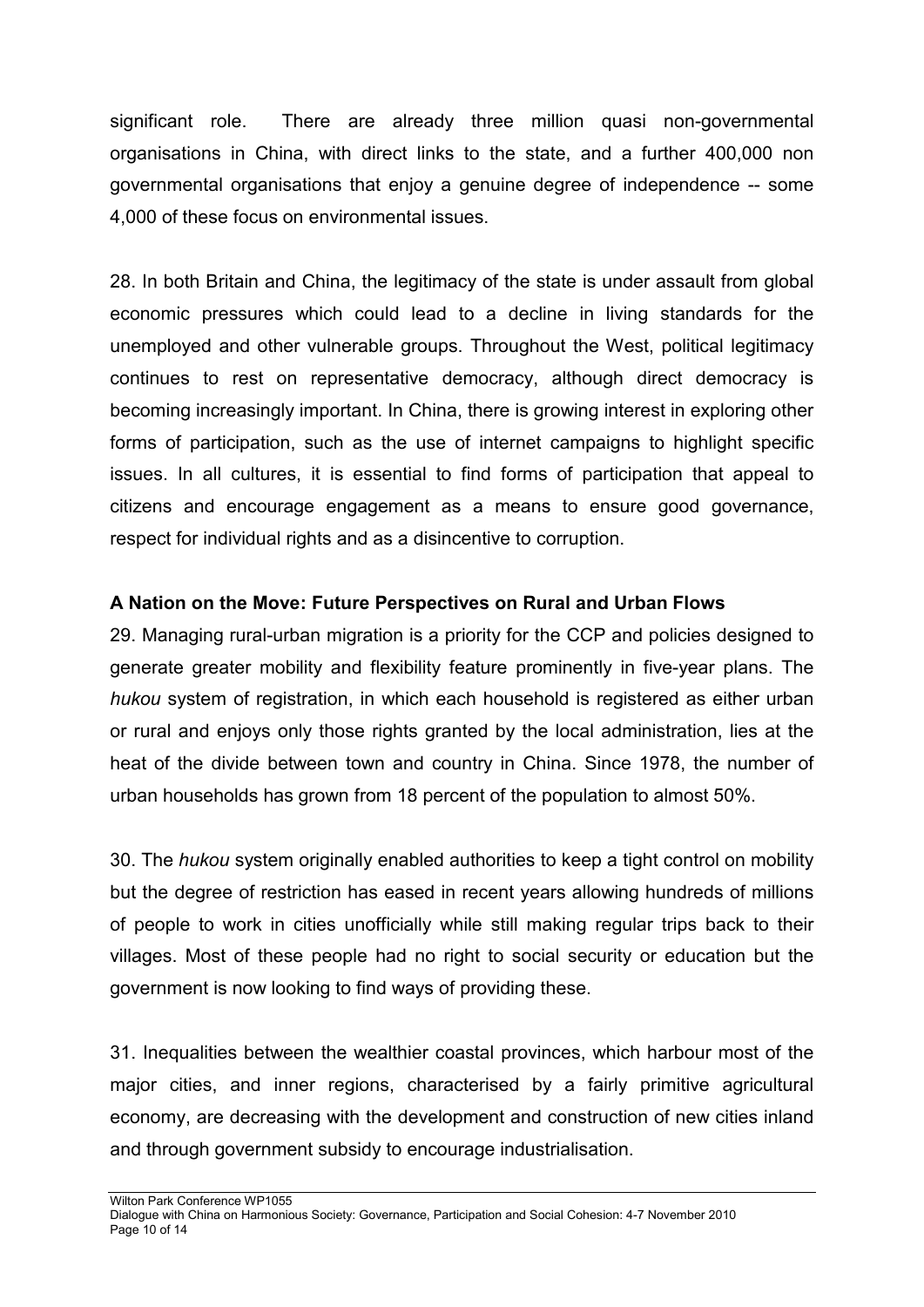32. But the *Haiku* system remains in place, and that means a constant risk of corruption as would-be migrants seek help from officials to circumvent it. An even bigger problem is the lack of access to education and health that puts a severe strain on societies and local government. Greater transparency and reform of the regulations with effective implementation by officials at local level is required.

#### **Governance and the Rule of Law: The Search for Transparency**

33. The perception and practice of governance and the role of law is important to both countries. In the United Kingdom, government ministers consistently agree on the theoretical desirability of the rule of law, but in practice they often find its implementation annoying especially when legal obstacles necessitate changes to policy proposals. China has been modernising statutes and regulations to reflect societal changes in a large number of areas—anti-monopoly, environment, intellectual property rights, financial regulation and even freedom of information. A growing body of specialised judges, lawyers and regulators, many of them trained in the UK and United States, now work in the Chinese legal system. However, standards for implementation and enforcement can vary considerably. And it can be argued that judges have too much leeway over how they interpret and apply legislation leading to wide disparities. It was noted that similar criticisms could be applied to the legal systems of many countries and were almost inevitable in one undergoing such swift and far reaching change.

34. The Chinese understanding of the rule of law rests on three sources of legitimacy—the CCP, the people and the Constitution with its laws. It is true that judges' decisions may reflect not only the law but, in some cases, political input too.

35. It then follows to ask whether the political process in China produces influences and distortions that lead to deviation from principle and whether, in developing the rule of law, the Government (or CCP) accepts that it is subject to principle. The answer to this question may be that the core concept of the rule of law in China rests on the degree of transparency with which it is applied, rather than its tripartite legal architecture.

Dialogue with China on Harmonious Society: Governance, Participation and Social Cohesion: 4-7 November 2010 Page 11 of 14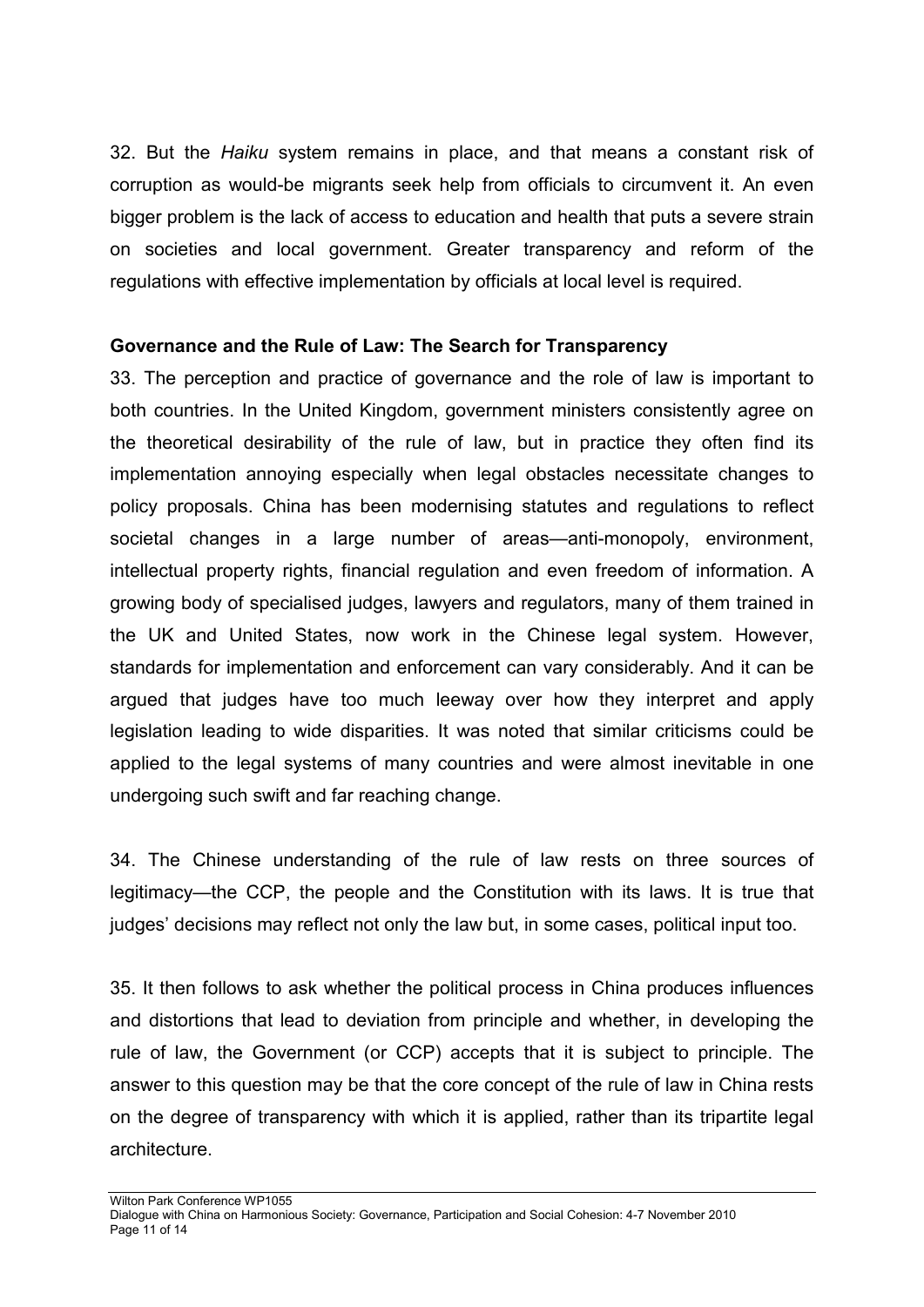36. The possibility of establishing transparency as a key principle stems from a number of positive developments: First, in 2008, the State Council passed the Open Government Information Regulation which required governments at all levels to be more open with the public providing a touchstone by which transparency might be evaluated. Second, the internet is now quite clearly the premier platform for expression of public opinion and, although subject to censorship and significant control, still operates with much greater freedom than the rest of the mass media. Third, local public demonstrations are becoming established as a viable means for people to voice their opinions, especially on the shortcomings of local government officials. Fourth, although the mass media is still owned by the government, each outlet now has to secure its own funding which has led to substantive competition for market share and provides impetus to produce accurate information on the workings of local government. And finally, there are indications that elections at the grassroots level are becoming semi-competitive, although it is difficult to determine to what extent, and how many of the 600,000 villages in China, are able, in practice, to hold local officials accountable for their actions.

37. Improved levels of education have led people to seek greater personal rights and respect from their officials especially at local level. In addition, alternative sources of information are becoming available, via the internet and through greater opportunity to study and travel abroad. The developments outlined above suggest the possibility of piecemeal changes and improvements to the existing rule of law in answer to this demand for more accountable government.

38. But there are less positive signs also: The workings of the prosecution process and the court system remain far from transparent, despite publication of tens of thousands of court verdicts in Beijing and Shanghai. Up to 99.9 percent of people who are charged in court are subsequently convicted. There is a serious shortage of qualified people to do legal work, especially in rural areas, and the reasoning behind the law remains top-down, dominated by the CCP, with citizens not viewed as equal players. Possibly the most significant factor is that the guiding principle of the court system itself appears to be to consolidate the power of the CCP.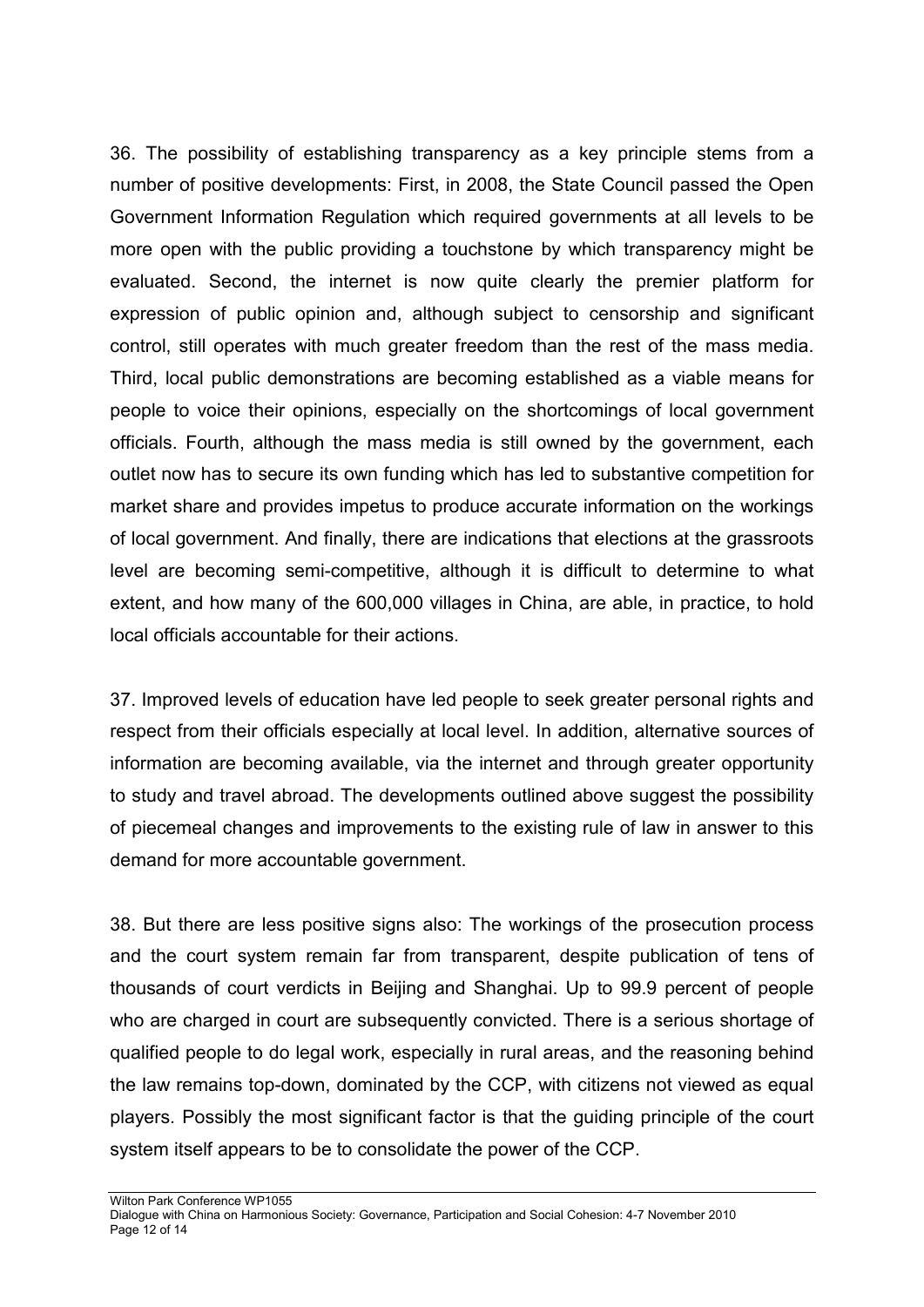39. There was some consensus, although not complete agreement, that a higher degree of qualification among personnel would lead to a higher degree of transparency. Other difficult issues that require resolution include separating the local courts from local government; changing the top-down logic of law making (even though an independent judiciary was not seen as a viable possibility at this stage), and creating and enforcing laws that regulated inter-governmental relations.

40. Reform was likely to be more effective if it came from the bottom up, with breakthroughs at a relatively low administrative level—country (*xian*) level. Considerable courage, and political vision, would be required by party leaders to undertake deep-rooted reform because this could lead to the CCP having to share power and even, ultimately, to its demise, although few considered this a likely outcome. Equally, to avoid reform carried a risk of repeating a "dynastic cycle" and political immobility which could generate considerable frustration in key sectors of the population and generate social unrest.

#### **China in the Contemporary World: Understanding** *Yin* **and** *Yang*

41. It is important to recognise that Chinese domestic and foreign policy are integrated in such a way that Chinese foreign policy is consistently an extension of its domestic policies. $^7$  $^7$  The Confucian emphasis upon "harmony" can be seen as a rhetorical device that minimizes the role of power – a velvet glove that covers the iron heart. The Confucian commitment to order does not rest upon law, but upon each individual and nation assuming its "proper" place to achieve harmony. Clarification of the core interests of each nation state is unlikely to lead to harmony, but a consideration of how common interests can lead to universal values is inherent in the Chinese understanding of "a harmonious world".

42. The European Union may prove a more effective model for international governance than the United Nations. Given differences in forms of expression and cultural sensitivity with the West, it is hardly surprising that external attempts to

<span id="page-12-0"></span> <sup>7</sup> See Joseph Fewsmith, *China Today, China Tomorrow: Domestic Politics, Economy and Society* (Lanham, MD: Rowman & Littlefield, 2010).